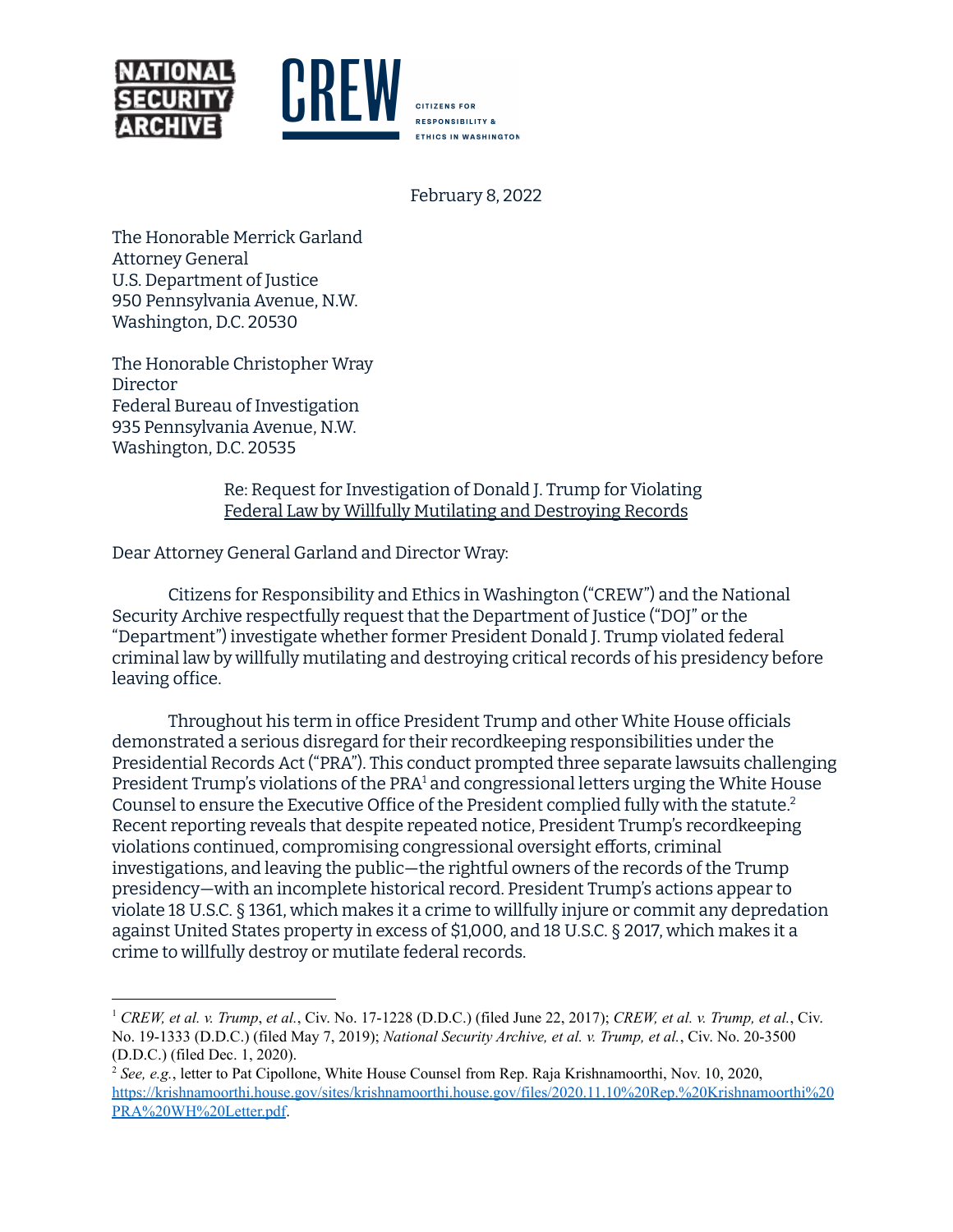### **Factual Background**

President Trump and White House officials ignored or otherwise violated their recordkeeping responsibilities from the outset of the administration. For example, in the first month of the Trump presidency news reports revealed that at least some White House staff were using encrypted disappearing messaging applications to communicate about official business.<sup>3</sup> As a result, the messages were not captured in an official White House recordkeeping system and preserved as presidential records, contrary to the requirements of the PRA. President Trump also ignored his legal obligation to create and preserve records of key meetings and discussions he had with foreign leaders, impairing the ability of his administration's policy makers to effectively conduct foreign policy and depriving historians of access to critical documents of the Trump presidency. 4

In June 2018, news reports documented yet another recordkeeping violation by President Trump, specifically his habit of tearing up presidential records when he was done with them—what some termed his "unofficial 'filing system'"—leaving records management staff to try to tape them back together.<sup>5</sup> In the waning months of the Trump presidency members of Congress raised concerns with this practice and other recordkeeping violations by President Trump and his White House staff and sought information on what steps the White House was taking to ensure full compliance with the PRA.<sup>6</sup> Others expressed concern that President Trump, fearing the consequences to him and his legacy once his records were made public, would destroy those records before leaving office.<sup>7</sup> To address these concerns CREW and the National Security Archive each wrote to White House Counsel Pat Cipollone. CREW requested that Mr. Cipollone remind all White House staff of their recordkeeping requirements<sup>8</sup> and the National Security Archive requested that Mr. Cipollone provide written assurances that no White House official, including the President, would take any action to destroy any presidential record.<sup>9</sup> The White House never responded to either letter.

Instead, as we now know based on recent news reports, President Trump relentlessly continued his practice of ripping up his records despite repeated admonitions by top White House officials that such conduct violated the PRA. According to the National Archives and Records Administration ("NARA"), the trove of records it turned over to the Select Committee

<sup>3</sup> *See, e.g*., Mara Gay, Messaging App Has Bipartisan Support Amid Hacking Concerns, *Wall Street Journal*, Jan. 24, 2017, htttps://www.wsj.com/articles/messaging-app-has-bipartisan-support-amid-hacking-concerns-1485215028; Maya Kosoff, White House Staffers Are Using a Secret App to Speak Freely, *Vanity Fair*, Feb. 27, 2017, [http://www.vanityfair.com/news/2017/02/white-house-staffers-are-using-a-secret-chat-app-to-speak-freely.](http://www.vanityfair.com/news/2017/02/white-house-staffers-are-using-a-secret-chat-app-to-speak-freely)

<sup>4</sup> *See* Complaint in *CREW, et al. v. Trump*, Civil Action No. 19-1333 (D.D.C.), Dkt. 1 (May 7, 2019).

<sup>5</sup> Annie Karni, Meet the guys who tape Trump's papers back together, *Politico*, June 10, 2018, <https://www.politico.com/story/2018/06/10/trump-papers-filing-system-635164>.

<sup>6</sup> *See, e.g.*, letter to White House Counsel Pat Cipollone from Rep. Raja Krishnamoorthi, Nov. 10, 2020.

<sup>7</sup> Jill Lepore, Will Trump Burn the Evidence?, *New Yorker*, Nov. 16, 2020, [https://bit.ly/3kZesWy;](https://bit.ly/3kZesWy) Alex Woodward, What Trump might do now that he's lost the election: From pardoning cronies to sabotaging the transition, *The Independent*, Nov. 17, 2020, <https://bit.ly/2J6KnHa>.

<sup>8</sup> Letter to White House Counsel Pat Cipollone from Noah Bookbinder, Nov. 12, 2020, [https://www.citizensforethics.org/wp-content/uploads/2020/11/2020-11-12-Cipollone-PRA.pdf.](https://www.citizensforethics.org/wp-content/uploads/2020/11/2020-11-12-Cipollone-PRA.pdf)

<sup>9</sup> Letter to White House Counsel Pat Cipollone from Thomas Blanton, Nov. 13, 2020,

https://nsarchive.gwu.edu/documents/how-president-elect-biden-can-improve-foia-bolster-presidential-records-act-a gainst-future-abuse/Cipollone-letter-2020-11-13.pdf.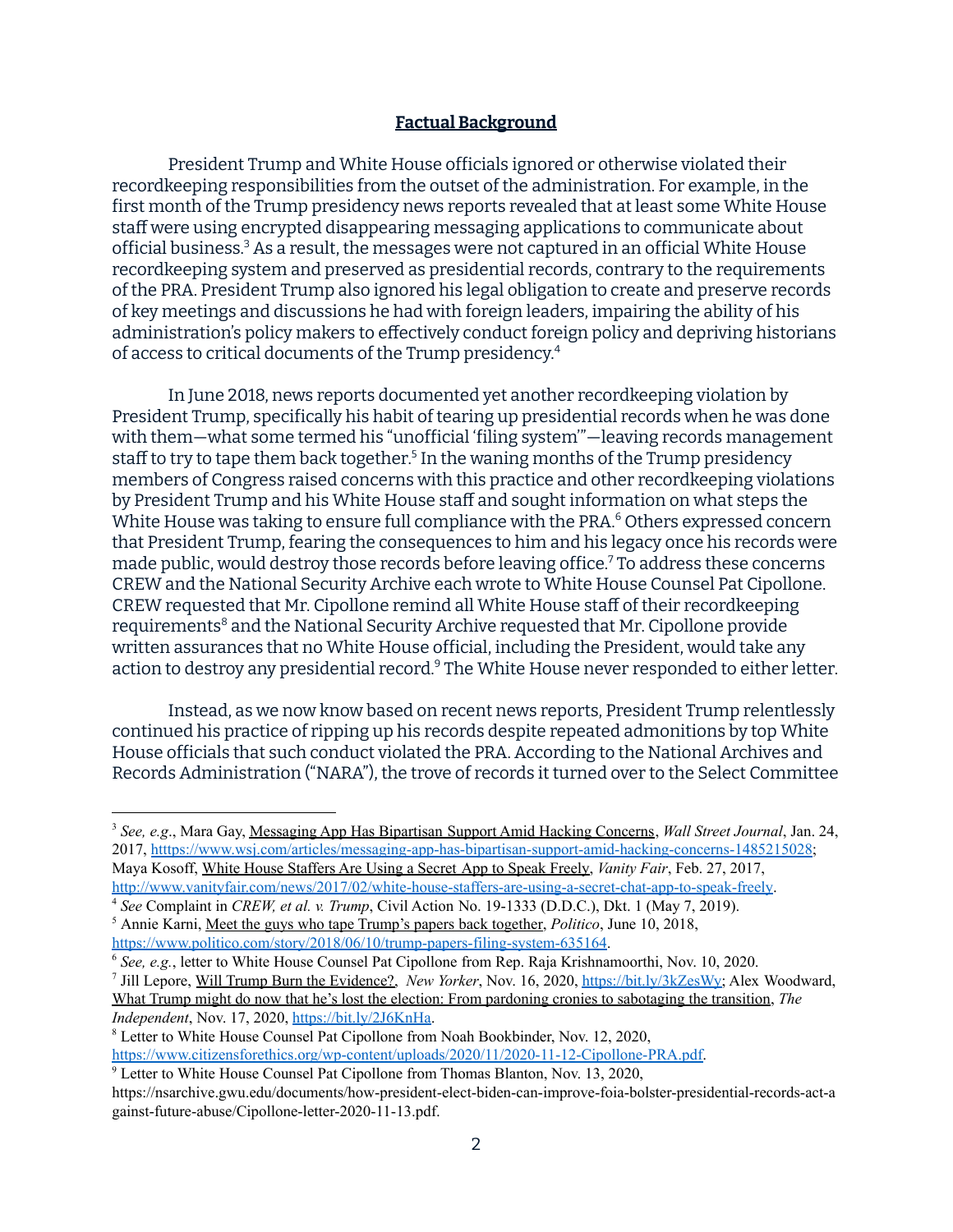to Investigate the January 6th Attack on the United States Capitol "includ[ed] those that were torn up and reconstructed."<sup>10</sup> Records the Trump administration turned over to NARA at the end of the administration as part of his presidential papers also included "a number of torn-up records that had not been reconstructed by the White House." $^{\rm n}$ 

According to the *Washington Post*, "interviews with 11 former Trump staffers, associates, and others familiar with the habit reveal that Trump's shredding of paper was far more widespread and indiscriminate than previously known and—despite multiple admonishments—extended throughout his presidency[.]"<sup>12</sup> Further, "[w]hen the Jan. 6 committee asked for certain documents related to Trump's efforts to pressure Vice President Mike Pence, for example, some of them no longer existed in this person's files because they had already been shredded[.]" 13

President Trump continued his document destruction "despite being urged by at least two chiefs of staff and the White House counsel to follow the law on preserving documents."14 According to officials familiar with these actions, "[h]undreds of documents, if not more, were likely torn up," spanning "a range of topics, including conversations with foreign leaders[.]"<sup>15</sup> Reportedly the problem was "particularly acute at the time of the transition to the Biden administration."<sup>16</sup> Although the Trump White House instituted "special practices" to deal with his shredded records, including attempting to tape them back together, the article notes that it is "unclear how many records were lost or permanently destroyed through Trump's ripping routine." 17

### *The Presidential Records Act*

Congress enacted the PRA in 1978 to ensure both "the preservation of the historical record of future Presidents" and "public access to the materials" of a presidency. H.R. Rep. No. 95-1487, 95th Cong., 2d Sess. § 2 (1978). Toward that end, the statute provides that "[t]he United States shall reserve and retain complete ownership, possession, and control of Presidential records[.]" 44 U.S.C. § 2202. The PRA directs the president to

<sup>&</sup>lt;sup>10</sup> Jacqueline Alemany, Josh Dawsey, Amy Gardner and Tom Hamburger, Some records sent to Jan. 6 committee were torn up, taped back together—mirroring a Trump habit, *Washington Post*, Jan. 31, 2022, <https://www.washingtonpost.com/nation/2022/01/31/trump-ripped-up-documents/>.

<sup>11</sup> *Id.*

<sup>&</sup>lt;sup>12</sup> Ashley Parker, Josh Dawsey, Tom Hamburger, and Jacqueline Alemany, <u>'He never stopped ripping thins up':</u> Inside Trump's relentless document destruction habits, *Washington Post*, Feb. 5, 2022,

[https://www.washingtonpost.com/politics/2022/02/05/trump-ripping-documents/.](https://www.washingtonpost.com/politics/2022/02/05/trump-ripping-documents/)

<sup>13</sup> *Id.*

<sup>14</sup> *Id.*

<sup>15</sup> *Id.*

<sup>16</sup> *Id.*

<sup>&</sup>lt;sup>17</sup> *Id.* Recent reporting disclosed that in addition, President Trump improperly removed multiple boxes of his papers to Mar-a-Lago where they resided until retrieval by NARA last month. Jacqueline Alemany, Josh Dawsey, Tom Hamburger, and Ashley Parker, National Archives had to retrieve Trump White House records from Mar-a-Lago, *Washington Post*, Feb. 7, 2022,

https://www.washingtonpost.com/politics/2022/02/07/trump-records-mar-a-lago/.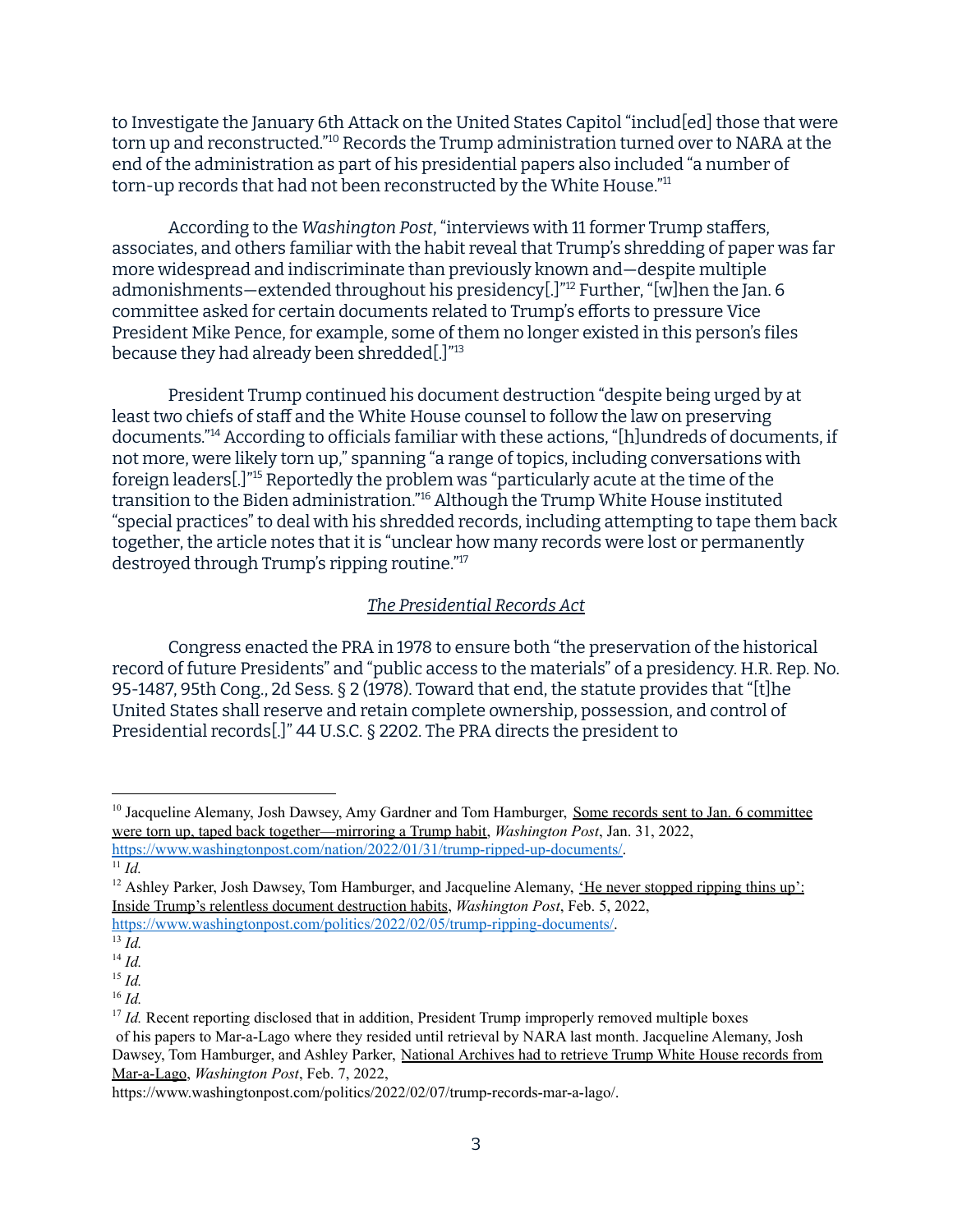take all such steps as may be necessary to assure that the activities, deliberations, decisions, and policies that reflect the performance of the President's constitutional, statutory, or other official or ceremonial duties are adequately documented *and that such records are preserved and maintained as Presidential records pursuant to the requirements of this section and other provisions of law*.

# 44 U.S.C. § 2203(a) (emphasis added).

The PRA imposes a multi-step process on the President before any presidential records can be destroyed or disposed of, including obtaining the written views of the Archivist of the United States concerning any proposed destruction. 44 U.S.C. §§  $2203(c)(1)-(2)$ .

Once a president leaves office, the Archivist assumes "responsibility for the custody, control, and preservation of, and access to" the former president's records. 44 U.S.C. § 2203(g)(1). The PRA imposes on the Archivist "an affirmative duty to make" a former president's "records available to the public as rapidly and completely as possible consistent with the provisions of this chapter." *Id.*

White House recordkeeping guidance issued by the White House Counsel during President Trump's term in office acknowledged both the legal obligations of all White House personnel to preserve and maintain presidential records consistent with the PRA and the legal consequences of willfully destroying or concealing federal records. A February 2017 White House memorandum warns: "At all times, please keep in mind that presidential records are the property of the United States. You may not dispose of presidential records. … The willful destruction or concealment of federal records is a federal crime punishable by fines and imprisonment."<sup>18</sup> Reportedly a second memorandum sent in September 2017 repeated the admonition that "[t]he willful destruction or concealment of federal records is a federal crime." 19

## **Potential Criminal Law Violations**

## *18 U.S.C. § 1361*

Two provisions of the Criminal Code bear on President Trump's destruction and mutilation of presidential records. First, 18 U.S.C. § 1361 provides that anyone who "willfully injures or commits any depredation against any property of the United States" whose value exceeds \$1,000 shall be punished by a fine and/or imprisonment for not then 10 years and for property that does not exceed \$1,000 a fine and/or imprisonment for not more than one year.

<sup>18</sup> White House Memorandum, Presidential Records Act Obligations, Feb. 22, 2017, [https://www.archives.gov/files/foia/Memo%20to%20WH%20Staff%20Re%20Presidential%20Records%20Act%20](https://www.archives.gov/files/foia/Memo%20to%20WH%20Staff%20Re%20Presidential%20Records%20Act%20(Trump,%2002-22-17)_redacted%20(1).pdf)  $(Trump$ , %2002-22-17) redacted %20(1).pdf.

<sup>19</sup> Josh Dawsey and Bryan Bender, National Archives warned Trump White House to preserve documents, *Politico*, Oct. 17, 2017, [https://www.politico.com/story/2017/10/17/national-archives-trump-documents-preserve-243888.](https://www.politico.com/story/2017/10/17/national-archives-trump-documents-preserve-243888)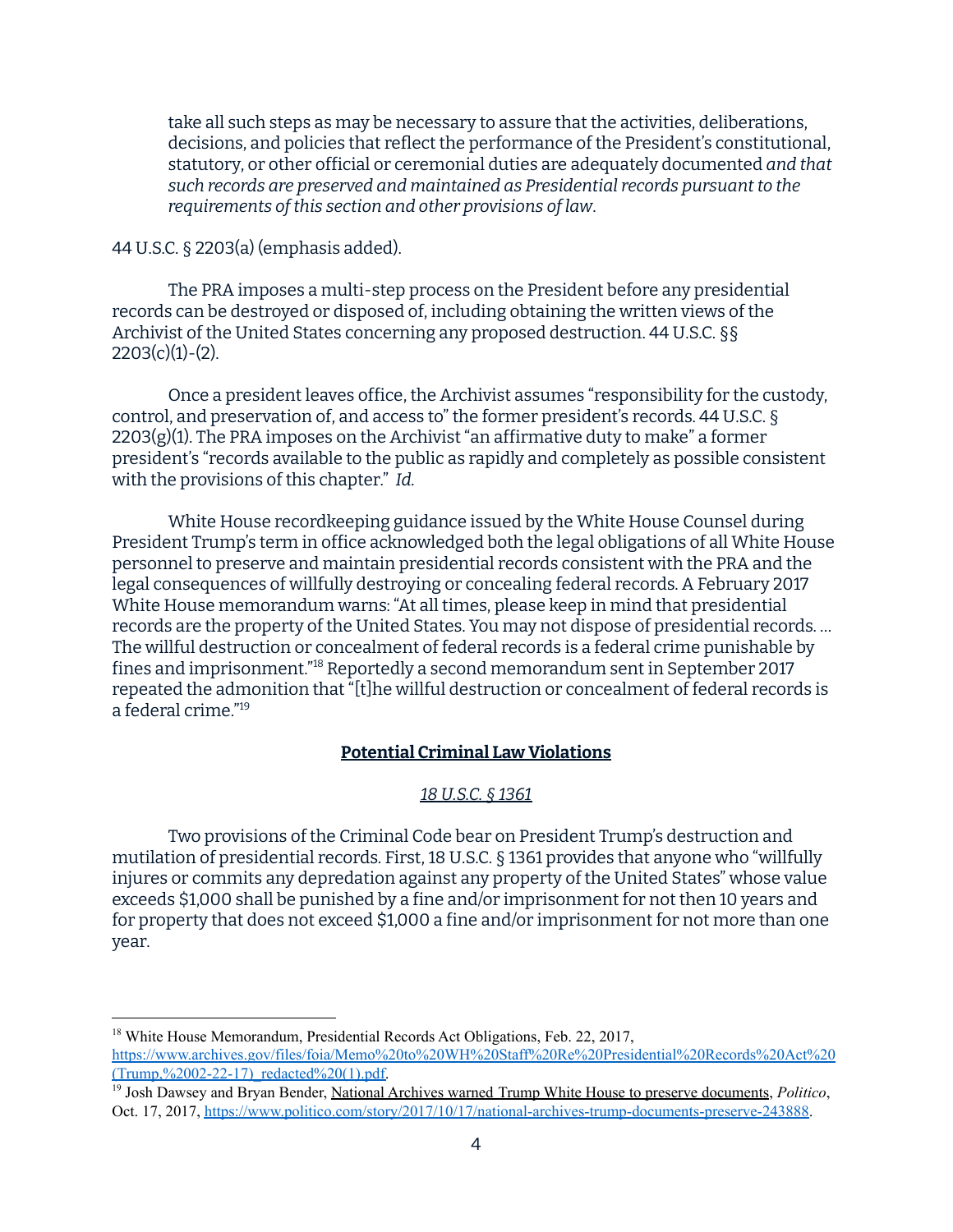Department guidance clarifies that this statute reaches the destruction of a public record or document. 20

President Trump's willful destruction of his records, which are the property of the United States, appears to violate 18 U.S.C. § 1361. As confirmed by NARA, which is the current legal custodian of the presidential records of the Trump presidency, the records that the White House transferred to NARA at the end of his administration included an unknown number that had been torn up—some so significantly that NARA was simply given ripped up shreds of paper. As part of his presidential papers, they clearly constitute "a public record or document," a fact President Trump at least implicitly conceded by transferring them to NARA as part of this presidential records. This conclusion is also reinforced by the breadth of the PRA's definition of a presidential record as including all documents that "reflect the performance of the President's constitutional, statutory, or other official or ceremonial duties."21 Indeed, one of the central purposes of the PRA was to establish ownership by the United States of a president's records upon leaving office. 22

DOJ guidance notes the need to prove a loss of at least \$100 to establish a felony conviction, $^{23}$  and the statute provides that damage exceeding \$1,000 is punishable by a fine and imprisonment for not more than 10 years. These prerequisites are easily met here given the value of presidential records overall and the particular value of presidential records pertaining to the January 6 insurrection. As discussed in detail below, President Trump's destruction of his presidential records also appears to have been willful.

# *18 U.S.C. § 2071*

Another provision of the Criminal Code, 18 U.S.C. § 2071(a), makes it unlawful to intentionally "conceal[], remove[], mutilate[], obliterate[], or destroy[], or attempt[] to do so... . any record, proceeding, map, book, paper, document, or other thing, filed or deposited . . . in any public office[.]" Section 2071(b) further prohibits the custodian of any record from concealing, removing, mutilating, obliterating, falsifying, or destroying it. A violation of either provision is punishable by a fine or imprisonment of not more than three years, or both. A violation of section 2071(b) by anyone "having the custody of any such record" also disqualifies that individual "from holding any office under the United States." 24

As explained in the Department's Criminal Resources Manual, "[t]he acts proscribed by this section are defined broadly."<sup>25</sup> Section 2071(a) prohibits "three types of conduct" involving public records, including "concealment, removal, mutilation, obliteration or

[https://www.justice.gov/archives/jm/criminal-resource-manual-1663-protection-government-property-protection-pub](https://www.justice.gov/archives/jm/criminal-resource-manual-1663-protection-government-property-protection-public-records-and) [lic-records-and](https://www.justice.gov/archives/jm/criminal-resource-manual-1663-protection-government-property-protection-public-records-and).

<sup>24</sup> *Id.*

<sup>&</sup>lt;sup>20</sup> U.S. Dep't of Justice, Criminal Resources Manual, CRM 1663. Protection of Government Property—Protection of Public Records And Documents,

 $21$  44 U.S.C. § 2203(a).

<sup>&</sup>lt;sup>22</sup> *See, e.g.*, H.R. Rep. No. 95-1487, 95th Cong. at 2 (PRA "establish[es] the public ownership of records created by . . . presidents and their staffs in the course of discharging their official duties.").

<sup>&</sup>lt;sup>23</sup> U.S. Dep't of Justice, Criminal Resources Manual, CRM 1663.

<sup>25</sup> *Id.*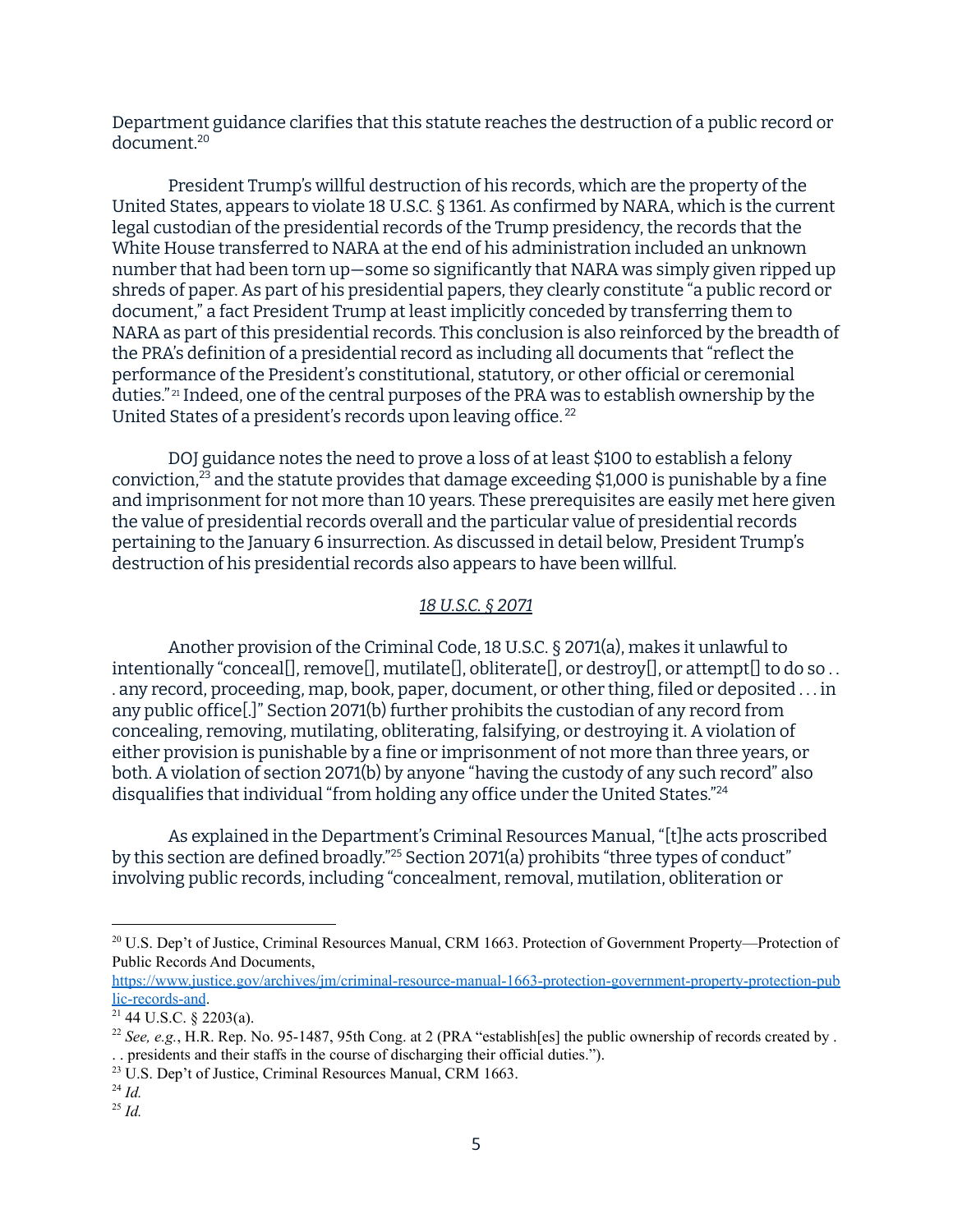destruction of records[.]"<sup>26</sup> The offense is "a specific intent crime," which "means that the defendant must act intentionally with knowledge that he is violating the law" and, according to at least one case, must "know that the documents involved are public records."<sup>27</sup> The "statutory requirement of willfulness is satisfied if the accused acted intentionally, with knowledge that he was breaching the statute."<sup>28</sup> The "essential element" of a section 2071 offense is "the specific intent to destroy them [papers or documents] as records of a public office; or, in other words, to obliterate or conceal them as the evidence of that which constitutes their value as public records, or to destroy or impair their legal effect or usefulness as a record of our governmental affairs." 29

There is sparse legislative history to this and its predecessor statute. Courts applying this statute have described its purpose variously as "prevent[ing] any conduct which deprives the Government of the use of its documents, be it by concealment, destruction, or removal,"<sup>30</sup> and "to preserve the public records and papers intact from all kids of spoliation, mutilation, or destruction."<sup>31</sup> Section 2071 has been "customarily employed where Government records have been mutilated or destroyed," and in such cases the "essence of the offense charged" was "the rendering of information unavailable to the Government." 32 Given this broad construction and the statute's underlying purpose, courts applying section 2071(a) have not attributed any special meaning to the statute's "filed or deposited" requirement, finding it met where the documents in question were part of the "records of a public office." 33

Relying on the statute's "obvious purpose" of prohibiting "the impairment of sensitive government documents by those officials who have access to and control over them," at least one court has construed section 2071(b) as applying not only to "custodians of records in the technical sense" but also those "officials who have access to and control over" the records. 34 Notably, two White House officials have been prosecuted under Section 2071 including for the destruction of presidential records. 35

Former President Trump also appears to have violated 18 U.S.C. § 2071. As outlined above, he has a well-documented and unprecedented practice of repeatedly ripping up his presidential records. The former President's conduct clearly constitutes mutilation, which is

<sup>32</sup> *United States v. Rosner*, 352 F. Supp. at 920-21.

<sup>26</sup> *Id.*

<sup>27</sup> *Id. citing United States v. De Groat*, 30 F. 764, 765 (E.D. Mich. 1887).

<sup>28</sup> *United States v. Simpson*, 460 F.2d 515, 518 (9th Cir. 1972) (citation and quotation omitted); *accord United States v. North*, 708 F. Supp. 364, 368-69 & n.3 (D.D.C. 1988).

<sup>29</sup> *United States v. De Groat*, 30 F. at 765.

<sup>30</sup> *United States v. Rosner*, 352 F. Supp. 915, 919 (S.D.N.Y. 1972).

<sup>31</sup> *United States v. De Groat*, 30 F. at 765; *See McInerney v. United States*, 143 F. 729, 730 (1st Cir. 1906) (describing the purpose in part as "to make it an offense to steal or destroy . . . any paper, document, or record filed or deposited in any of the public offices of the federal government; the purpose being to preserve them as evidence relating to things which concern the public and the government").

<sup>33</sup> *United States v. De Groat*, 30 F. at 765.

<sup>34</sup> *United States v. Poindexter*, 725 F. Supp. 13, 20 (D.D.C. 1989).

<sup>35</sup> *See United States v. North*, 708 F. Supp. at 368-69 & n.3; *United States v. Poindexter, supra* at 19-20 & n.7. In the *North* case the court rejected the defendant's argument that presidential records were exempt from section 2071. 708 F. Supp. at 369 n.3.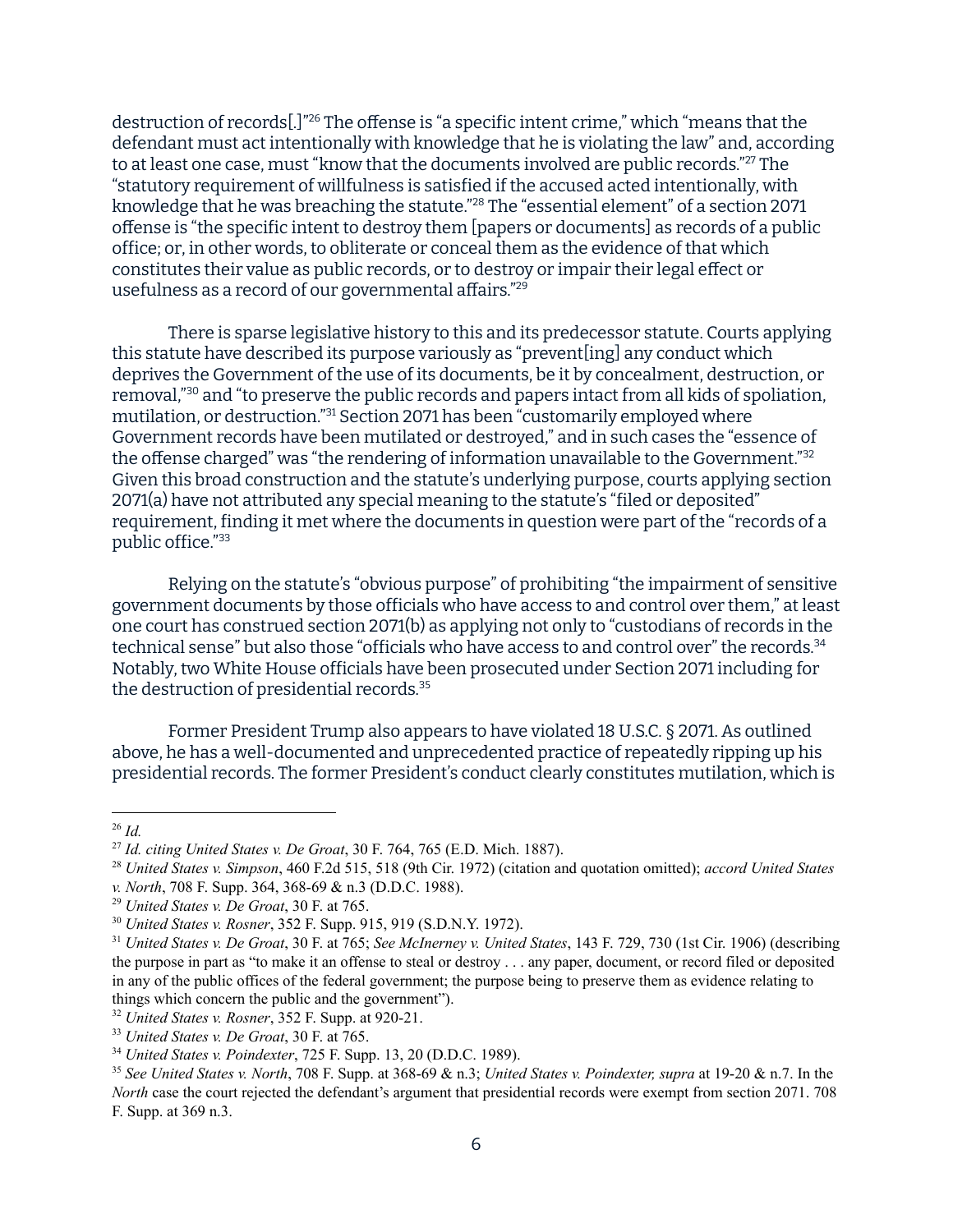defined as "to cut up or alter radically so as to make imperfect."<sup>36</sup> Indeed, Meriam Webster dictionary's definition of "mutilate" includes as an example "the child *mutilated* the book with his scissors."<sup>37</sup> Moreover, as presidential records the mutilated documents were "records of a public office." 38

Former President Trump's document mutilation and destruction were far from isolated incidents. NARA staff apparently were "stunned at how many papers they received from the Trump administration that were ripped," which they described as "unprecedented."  $^{\rm 39}$  The ripped up papers included "a range of official documents logged as going to the Oval Office or the White House residence," and "spanned a range of topics, including conversations with foreign leaders[.]"<sup>40</sup> Documents NARA provided to the congressional committee investigating the January 6 insurrection included some that had been ripped up and taped back together. As records pertaining to an event that occurred years after White House news of the President's unusual practice first surfaced in 2018,<sup>41</sup> they evidence President Trump's continued and willful mutilation of his presidential records. Indeed, his document destruction was so entrenched that two White House records management analysts were assigned the task of taping together the scraps of papers mutilated by President Trump. 42

President Trump was put on notice that this conduct violated the law in multiple ways and on multiple occasions, yet he persisted in destroying and mutilating presidential records of enormous historical value. In 2017, the Trump White House issued its own records memoranda—which applied to all White House staff, including the President—and made clear that "[t]he willful destruction or concealment of federal records is a federal crime." $^{43}$  In 2018, public reporting about his unlawful records destruction practices first surfaced and included the fact that he was advised to stop ripping up his documents.<sup>44</sup> More recent reporting by the *Washington Post* confirms that during his tenure in office, his then-White House Counsel Donald McGahn and his first two chiefs of staff, Reince Priebus and John F. Kelly, warned President Trump that compliance with the PRA required him to preserve his documents.<sup>45</sup> Nevertheless, former President Trump "didn't want a record of anything," and "never stopped ripping things up." 46

The former president was also put on notice of the unlawfulness of his actions by a lawsuit brought in 2020 by the National Security Archive, CREW, and others alleging that this and other of his recordkeeping practices violated the PRA. That complaint specifically cited President Trump's practice of ripping up his presidential papers as evidence of his

<sup>36</sup> *Merriam-Webster*, "Mutilate," <https://www.merriam-webster.com/dictionary/mutilate>.

<sup>&</sup>lt;sup>37</sup> *Id.* (emphasis in original).

<sup>&</sup>lt;sup>38</sup> President Trump's White House Counsel conceded as much with the recordkeeping memoranda that advised staff that destruction of presidential records would violate 28 U.S.C. § 2071.

<sup>39</sup> Parker, Dawsey, Hamburger & Alemany, *Washington Post*, Feb. 5, 2022.

<sup>40</sup> *Id.*

<sup>41</sup> Alemany, Dawsey, Gardner & Hamburger, *Washington Post*, Jan. 31, 2022.

<sup>42</sup> Karni, *Politico*, June 10, 2018. *See also* Parker, Dawsey, Hamburger & Alemany, *Washington Post*, Feb. 5, 2022.

<sup>43</sup> Dawsey and Bender, *Politico*, Oct. 17, 2017.

<sup>44</sup> Karni, *Politico*, June 10, 2018.

<sup>45</sup> Parker, Dawsey, Hamburger & Alemany, *Washington Post*, Feb. 5, 2022.

<sup>46</sup> *Id.*